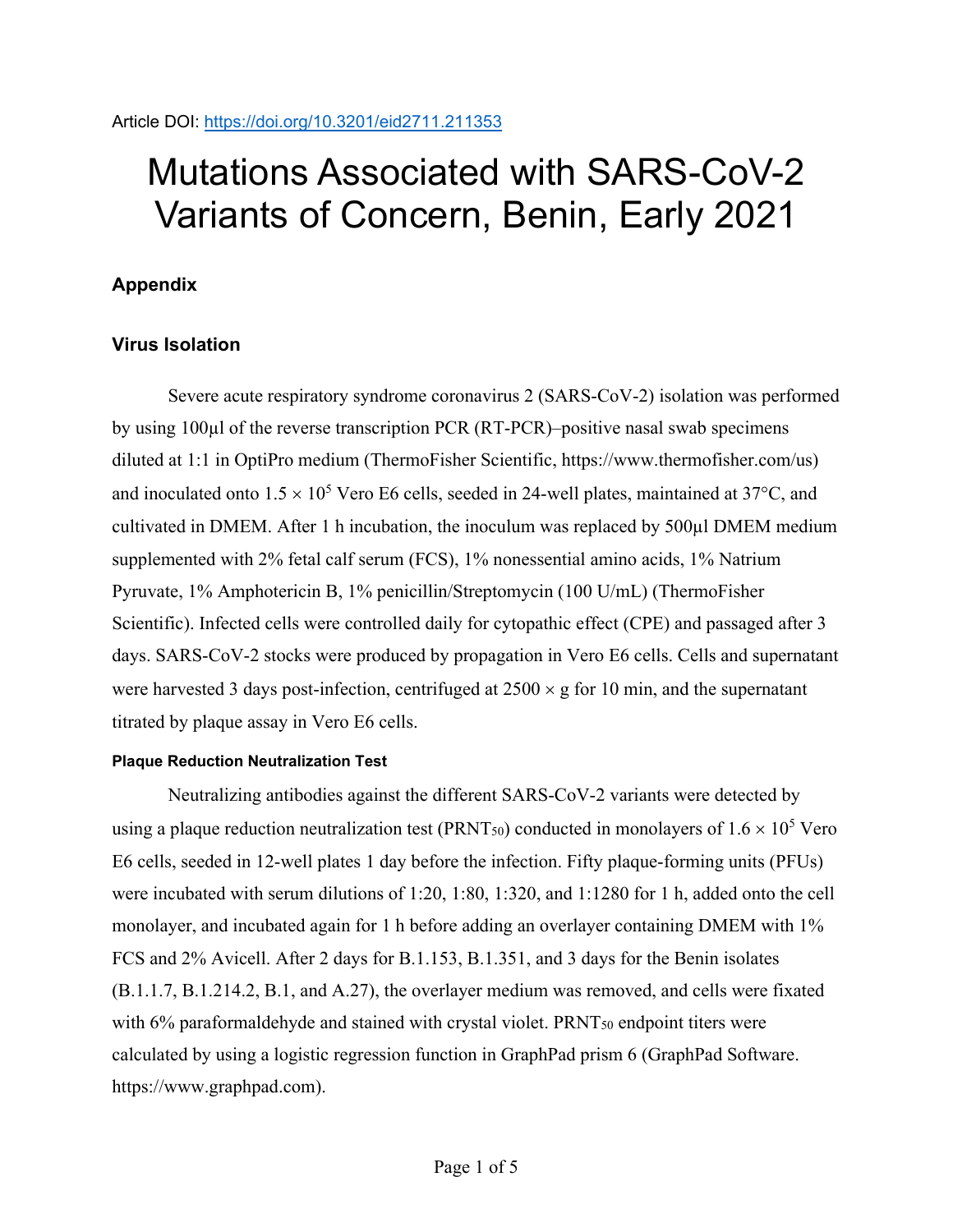|                  |                          |         | Del        |                                               |           |           |             |                |                                  | Indicated                    | Pango              | Genome          |
|------------------|--------------------------|---------|------------|-----------------------------------------------|-----------|-----------|-------------|----------------|----------------------------------|------------------------------|--------------------|-----------------|
|                  | Collection               | $C_{t}$ | HV69/70    | E484K                                         | N501Y     | L452R     | V1176F      | <b>K417N/T</b> | P681H/R                          | variant                      | lineage            | completeness, % |
| ID               | date                     | E-gene  |            | Assay 1                                       |           | Assay 2   | Assay 3     |                | Assay 4                          |                              |                    |                 |
| 256146           | 2021 Feb 4               | 35.74   | $+$        | wt <sup>+</sup>                               | $\ddot{}$ | wt‡       | wt‡         | wt‡            | missing peak+                    | not typeable                 | B.1                | 91              |
| 315551           | 2021 Mar 3               | 17.88   | $+$        | wt±                                           | $\ddot{}$ | wt‡       | wt‡         | wt±            | $\ddot{}$                        | B.1.1.7                      | B.1.1.7            | 99              |
| 314235           | 2021 Mar 2               | 15.76   | $\ddot{}$  | wt‡                                           | $\ddot{}$ | wt‡       | wt‡         | wt‡            | $\ddot{}$                        | B.1.1.7                      | B.1.1.7            | 100             |
| 255701           | 2021 Feb 4               | 17.85   | $\ddot{}$  | wt±                                           | $\ddot{}$ | wt‡       | wt‡         | wt‡            | $\begin{array}{c} + \end{array}$ | B.1.1.7                      | B.1.1.7            | 100             |
| 255138           | 2021 Feb 3               | 26.62   | $\ddot{}$  | wt‡                                           | $\ddot{}$ | wt‡       | wt‡         | wt‡            | $\ddot{}$                        | B.1.1.7                      | B.1.1.7            | 99              |
| 253094           | 2021 Feb 2               | 18.84   | $\ddot{}$  | wt‡                                           | $\ddot{}$ | wt‡       | wt‡         | wt±            | $\ddot{}$                        | B.1.1.7                      | B.1.1.7            | 100             |
| 251917           | 2021 Feb 1               | 20.57   | $\ddot{}$  | wt‡                                           | $\ddot{}$ | wt‡       | wt‡         | wt‡            |                                  | B.1.1.7                      | B.1.1.7            | 100             |
| 251354           | 2021 Feb 1               | 19.88   | $\ddot{}$  | wt‡                                           | $\ddot{}$ | wt‡       | wt‡         | wt‡            | $\ddot{}$                        | B.1.1.7                      | B.1.1.7            | 100             |
| 251326           | 2021 Feb 1               | 15.97   | $\ddot{}$  | wt‡                                           | $\ddot{}$ | wt‡       | wt‡         | wt‡            | $\ddot{}$                        | B.1.1.7                      | B.1.1.7            | 100             |
| 311929           | 2021 Mar 2               | 23.94   | $\ddot{}$  | wt‡                                           | $\ddot{}$ | wt‡       | wt‡         | wt±            | missing peak+                    | not typeable                 | B.1.1.7            | 98              |
| 256208           | 2021 Feb 4               | 25.25   | $\ddot{}$  | wt‡                                           | $\ddot{}$ | wt‡       | wt‡         | wt‡            | missing peak+                    | not typeable                 | B.1.1.7            | 100             |
| 256046           | 2021 Feb 4               | 24.86   | $\ddot{}$  | wt‡                                           | $\ddot{}$ | wt‡       | wt‡         | wt±            | missing peak†                    | not typeable                 | B.1.1.7            | 98              |
| 249234           | 2021 Jan 30              | 33.83   | $\ddot{}$  | $\left. + \right.$                            | wt‡       | wt‡       | wt‡         | wt‡            |                                  | not typeable                 | B.1                | 97              |
| 251307           | 2021 Feb 1               | 17.21   | $\ddot{}$  | $\ddot{}$                                     | wt‡       | wt‡       | wt‡         | wt‡            | missing peak+                    | not typeable                 | <b>B.1</b>         | 99              |
| 250990           | 2021 Feb 1               | 19.01   | $\ddot{}$  | $\begin{array}{c} + \end{array}$              | wt‡       | wt‡       | wt‡         | wt‡            | missing peak†                    | not typeable                 | B.1                | 96              |
| 312964           | 2021 Mar 2               | 31.63   | $\ddot{}$  | $\ddot{}$                                     | wt‡       | wt‡       | wt‡         | wt‡            | missing peak†                    | not typeable                 | B.1.525            | 96              |
| 312950           | 2021 Mar 2               | 29.43   | $\ddot{}$  | $\begin{array}{c} + \end{array}$              | wt±       | wt‡       | wt‡         | wt‡            | missing peak†                    | not typeable                 | B.1.525            | 98              |
| 312266           | 2021 Mar 1               | 17.89   | $\ddot{}$  | $\ddot{}$                                     | wt‡       | wt‡       | wt‡         | wt‡            | missing peak†                    | not typeable                 | B.1.525            | 99              |
| 312198           | 2021 Mar 1               | 19.66   | $\ddot{}$  | $\ddot{}$                                     | wt‡       | wt‡       | wt‡         | wt‡            | missing peak+                    | not typeable                 | B.1.525            | 99              |
| 254242           | 2021 Feb 3               | 17.73   | $\ddot{}$  | $\ddot{}$                                     | wt‡       | wt‡       | wt‡         | wt‡            | missing peak†                    | not typeable                 | B.1.525            | 99              |
| 253408           | 2021 Feb 2               | 16.49   | $\ddot{}$  | $\begin{array}{c} + \end{array}$              | wt‡       | wt‡       | wt‡         | wt‡            | missing peak†                    | not typeable                 | B.1.525            | 99              |
| 250541           | 2021 Jan 31              | 21.35   | $\ddot{}$  | $\left. + \right.$                            | wt‡       | wt‡       | wt‡         | wt‡            | missing peak+                    | not typeable                 | B.1.525            | 99              |
| 315465           | 2021 Mar 3               | 15.61   | $\ddot{}$  | $\ddot{}$                                     | wt‡       | wt‡       | wt‡         | wt‡            | wt‡                              | B.1.525                      | B.1.525            | 99              |
| 254128           | 2021 Feb 3               | 18.45   | wt±        | wt‡                                           | wt‡       | wt‡       | wt‡         | wt‡            | 681R                             | not typeable                 | A 23.1             | 99              |
| 253832           | 2021 Feb 2               | 24.05   | wt‡        | wt‡                                           | wt‡       | wt‡       | wt‡         | wt‡            | $\ddot{}$                        | not typeable                 | <b>B.1</b>         | 100             |
| 249868           | 2021 Jan 31              | 25.14   | wt‡        | wt‡                                           | wt‡       | wt‡       | wt‡         | wt‡            | $\begin{array}{c} + \end{array}$ | not typeable                 | <b>B.1</b>         | 100             |
| 249713           | 2021 Jan 31              | 25.52   | wt±        | wt±                                           | wt‡       | wt‡       | wt‡         | wt‡            | $\ddot{}$                        | not typeable                 | B.1                | 95              |
| 250814           | 2021 Feb 1               | 22.26   | wt‡        | wt‡                                           | wt‡       | wt‡       | wt‡         | wt‡            | wt‡                              | no mutation                  | B.1                | 100             |
| 250323           | 2021 Jan 31              | 31.74   | wt±        | wt‡                                           | wt‡       | wt‡       | wt‡         | wt‡            | wt‡                              | no mutation                  | B.1.1.420          | 94              |
| 250412           | 2021 Feb 1               | 32.49   | wt‡        | wt‡                                           | wt‡       | wt‡       | wt‡         | wt‡            | wt‡                              | no mutation                  | B.1.160            | 97              |
| 254278           | 2021 Feb 3               | 29.65   | wt±        | wt‡                                           | wt‡       | $\ddot{}$ | wt‡         | wt‡            | wt‡                              | not typeable                 | L.3                | 99              |
| 250924           | 2021 Feb 1               | 21.61   | wt±        | wt‡                                           | wt‡       | $\ddot{}$ | wt‡         | wt‡            | wt‡                              | not typeable                 | L.3                | 100             |
| 250772           | 2021 Feb 1               | 28.08   | wt±        | wt‡                                           | wt‡       | $\ddot{}$ | wt‡         | wt‡            | wt‡                              | not typeable                 | L.3                | 99              |
| 249964           | 2021 Jan 31              | 31.88   | wt‡        | wt±                                           | wt‡       | $\ddot{}$ | wt‡         | wt‡            | wt‡                              | not typeable                 | L.3                | 95              |
| 249110           | 2021 Jan 30              | 29.33   | wt±        | wt±                                           | wt‡       | $\ddot{}$ | wt‡         | wt‡            | wt‡                              | not typeable                 | L.3                | 98              |
| 250699           | 2021 Feb 1               | 22.88   | wt‡        | wt‡                                           | $\ddot{}$ | $\ddot{}$ |             | wt‡            | wt‡                              | not typeable                 | A.27               | 100             |
| 312648           | 2021 Mar 1               | 28.07   | wt‡        | $\ddot{}$                                     | wt‡       | wt‡       | n.e.<br>wt‡ | n.e.           | $\begin{array}{c} + \end{array}$ | not typeable                 | B.1.1.318          | 97              |
| 312572           | 2021 Mar 1               | 21.97   | $+$        | wt±                                           | $\ddot{}$ | wt‡       | wt‡         | n.e.           | $\ddot{}$                        |                              | B.1.1.7            | 100             |
| 311995           | 2021 Mar 2               | 25.31   | $\ddot{}$  | wt‡                                           | $\ddot{}$ | wt‡       | wt‡         |                | $\ddot{}$                        | not typeable<br>not typeable | B.1.1.7            | 99              |
| 314058           | 2021 Mar 2               | 21.58   |            |                                               | $\ddot{}$ | wt‡       |             | neg<br>wt‡     | ÷                                |                              | B.1.1.7            | 100             |
| 312541           |                          | 23.00   | n.e.       | n.e.                                          |           |           | wt‡         | 417N           |                                  | not typeable                 |                    | 98              |
| 248661           | 2021 Mar 1               | 32.81   | wt‡<br>$+$ | wt‡<br>$\ddot{}$                              | wt‡       | wt‡       | wt‡         |                | wt‡                              | not typeable                 | B.1.214.2          | 92              |
|                  | 2021 Jan 30              | 28.31   | $\ddot{}$  | $\left. + \right.$                            | wt‡       | wt‡       | n.e.        | n.e.           | missing peak+                    | not typeable                 | B.1.525            | 98              |
| 314176<br>253620 | 2021 Mar 2<br>2021 Feb 2 | 21.22   | $\ddot{}$  |                                               | wt‡       | wt‡       | n.e.        | n.e.           | wt‡                              | not typeable                 | B.1.525<br>B.1.525 | 98              |
| 254286           | 2021 Feb 3               | 23.32   | $\ddot{}$  | $\begin{array}{c} + \end{array}$<br>$\ddot{}$ | wt‡       | wt‡       | wt‡         | wt‡            | missing peak†                    | not typeable                 | B.1.525            | 99              |
|                  |                          |         |            |                                               | wt‡       | wt‡       | n.e.        | wt±            | missing peak†                    | not typeable                 |                    | 99              |
| 315530           | 2021 Mar 3               | 18.83   | wt±        | $+$                                           | wt±       | wt±       | wt±         | wt±            | ÷                                | not typeable                 | B.1.1.318          |                 |

**Appendix Table 1.** Characteristics of severe acute respiratory syndrome coronavirus 2–positive samples from which full genomes were generated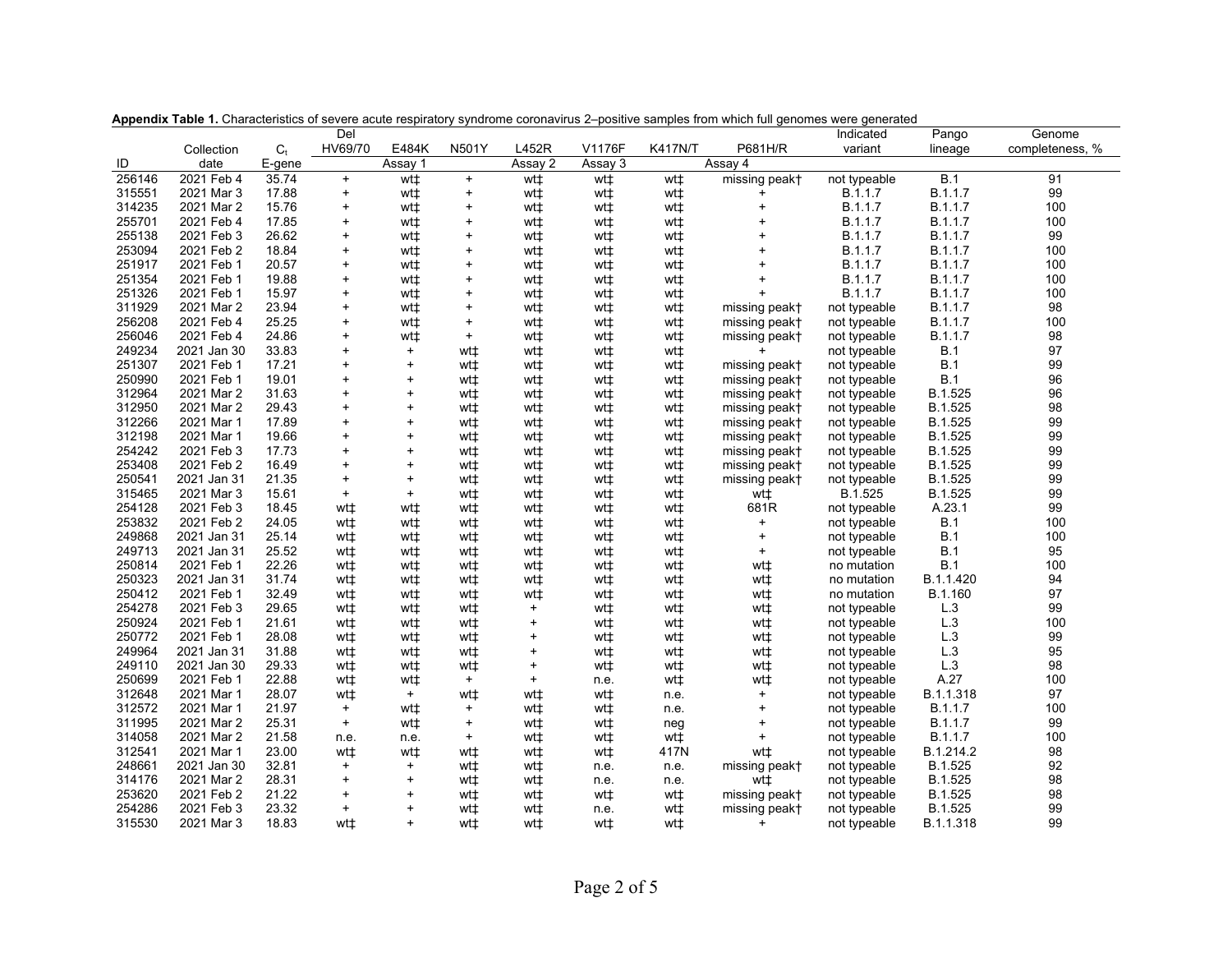|        |             |         | Del     |                |              |           |         |                |               | Indicated    | Pango     | Genome          |
|--------|-------------|---------|---------|----------------|--------------|-----------|---------|----------------|---------------|--------------|-----------|-----------------|
|        | Collection  | $C_{t}$ | HV69/70 | E484K          | <b>N501Y</b> | L452R     | V1176F  | <b>K417N/T</b> | P681H/R       | variant      | lineage   | completeness, % |
| ID     | date        | E-gene  |         | Assay 1        |              | Assay 2   | Assay 3 |                | Assay 4       |              |           |                 |
| 312262 | 2021 Mar 1  | 18.44   | wt‡     | $\ddot{}$      | wt‡          | wt‡       | wt‡     | wt‡            | $\ddot{}$     | not typeable | B.1.1.318 | 99              |
| 312182 | 2021 Mar 1  | 16.95   | wt‡     | $\overline{+}$ | wt‡          | wt‡       | wt‡     | wt‡            |               | not typeable | B.1.1.318 | 99              |
| 311979 | 2021 Mar 2  | 18.25   | wt‡     | $\ddot{}$      | wt‡          | wt‡       | wt‡     | wt‡            |               | not typeable | B.1.1.318 | 94              |
| 254375 | 2021 Feb 3  | 20.15   | wt‡     | $\ddot{}$      | wt‡          | wt‡       | wt‡     | wt‡            | +             | not typeable | B.1.1.318 | 99              |
| 253228 | 2021 Feb 2  | 21.04   | wt‡     | $\ddot{}$      | wt‡          | wt‡       | wt‡     | wt‡            |               | not typeable | B.1.1.318 | 99              |
| 249971 | 2021 Jan 31 | 20.47   | wt‡     | $\ddot{}$      | wt‡          | wt‡       | wt‡     | wt±            |               | not typeable | B.1.1.318 | 99              |
| 249944 | 2021 Jan 31 | 22.11   | wt‡     | $\ddot{}$      | wt‡          | wt‡       | wt‡     | wt‡            |               | not typeable | B.1.1.318 | 99              |
| 248922 | 2021 Jan 30 | 21.60   | wt‡     | +              | wt‡          | wt‡       | wt‡     | wt‡            |               | not typeable | B.1.1.318 | 99              |
| 251411 | 2021 Feb 1  | 24.71   | wt‡     | $\ddot{}$      | wt‡          | wt‡       | wt‡     | wt‡            |               | not typeable | B.1.1.318 | 96              |
| 255062 | 2021 Feb 3  | 17.53   | wt‡     | wt‡            | $\ddot{}$    |           | wt‡     | wt‡            | missing peak† | not typeable | A.27      | 100             |
| 252348 | 2021 Feb 2  | 21.44   | wt‡     | wt‡            | $\ddot{}$    | $\ddot{}$ | wt‡     | wt‡            | missing peak† | not typeable | A.27      | 98              |
| 312239 | 2021 Mar 1  | 24.61   | wt‡     | wt‡            | $\ddot{}$    |           | wt‡     | wt‡            | wt‡           | not typeable | A.27      | 100             |
| 255170 | 2021 Feb 3  | 25.66   | wt‡     | wt‡            | $\ddot{}$    |           | wt‡     | wt‡            | wt‡           | not typeable | A.27      | 100             |
| 254323 | 2021 Feb 3  | 19.68   | wt‡     | wt‡            | $\ddot{}$    |           | wt‡     | wt‡            | wt‡           | not typeable | A.27      | 100             |
| 253312 | 2021 Feb 2  | 19.71   | wt‡     | wt±            | $\ddot{}$    |           | wt‡     | wt‡            | wt‡           | not typeable | A.27      | 100             |
| 251455 | 2021 Feb 1  | 19.76   | wt‡     | wt‡            | $\ddot{}$    |           | wt‡     | wt‡            | wt‡           | not typeable | A.27      | 99              |
| 251296 | 2021 Feb 1  | 20.07   | wt‡     | wt‡            | $\ddot{}$    |           | wt‡     | wt‡            | wt‡           | not typeable | A.27      | 100             |
| 250498 | 2021 Jan 31 | 20.67   | wt‡     | wt‡            | $\ddot{}$    |           | wt‡     | wt‡            | wt‡           | not typeable | A.27      | 100             |
| 250471 | 2021 Jan 31 | 31.86   | wt‡     | wt‡            | $\ddot{}$    |           | wt‡     | wt‡            | wt‡           | not typeable | A.27      | 98              |
| 249839 | 2021 Jan 31 | 22.66   | wt‡     | wt‡            | $\ddot{}$    |           | wt‡     | wt‡            | wt‡           | not typeable | A.27      | 100             |
| 248651 | 2021 Jan 30 | 23.22   | wt‡     | wt‡            | $\ddot{}$    |           | wt‡     | wt‡            | wt‡           | not typeable | A.27      | 98              |
| 314080 | 2021 Mar 2  | 21.90   | wt‡     | wt‡            | $\ddot{}$    | wt‡       | wt±     | wt‡            | ÷             | not typeable | B.1.1.7   | 100             |

\*n.e., not evaluable; neg, negative; wt, wildtype.

†According to the manufacturer's instructions, missing peaks could be due to a drop out of the primer binding site

‡Sample does not harbor the tested mutation.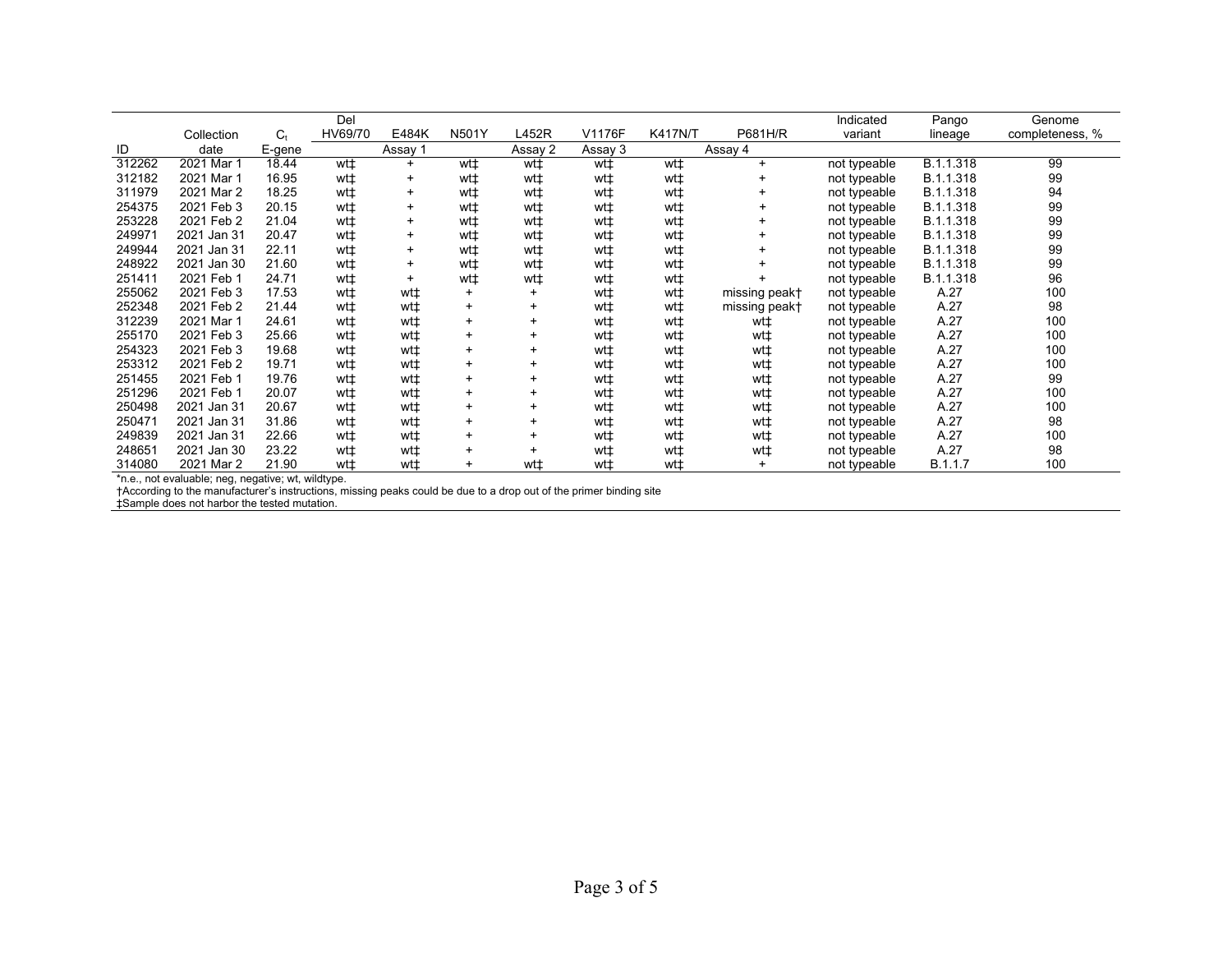| .           |                           | .                 |                           |                              |
|-------------|---------------------------|-------------------|---------------------------|------------------------------|
| Category    | Typing based on SNP assay | No. samples typed | No. samples sequenced (%) | No. samples typing confirmed |
| Typeable    | B.1.1.7                   | 56                | 8(14.3)                   |                              |
|             | B.1.525                   | 28                | 1(3.6)                    |                              |
|             | Total                     | 84                | 9(10.7)                   |                              |
| Nontypeable | No mutation               |                   | 3(75)                     | n.a.                         |
|             | Other variant†            | 337               | 56 (16.6)                 | n.a.                         |
|             | Total                     | 341               | 59                        |                              |
| Total       |                           | 425               | 68                        |                              |

\*SNP, single-nucleotide polymorphism.

†Samples were categorized as other variant if any of the assays had negative or unclear results or if the mutational pattern did not enable typing to a specific lineage.

| Appendix Table 3. Severe acute respiratory syndrome coronavirus 2 lineages to which the 68 Benin-derived full genomes were |  |  |  |
|----------------------------------------------------------------------------------------------------------------------------|--|--|--|
| designated and the frequency of sequences within each lineage                                                              |  |  |  |

| Lineage    | Number of sequences (%) |
|------------|-------------------------|
| B.1.1.7    | 15(22.0)                |
| A.27       | 13(19.1)                |
| B.1.525    | 12(17.6)                |
| B.1.1.318  | 11(16.2)                |
| <b>B.1</b> | 8(11.8)                 |
| B.1.1.10.3 | 5(7.4)                  |
| B.1.1.420  | 1(1.5)                  |
| B.1.160    | 1(1.5)                  |
| A.23.1     | 1(1.5)                  |
| B.1.214.2  | (1.5)                   |

**Appendix Table 4.** Severe acute respiratory syndrome coronavirus 2 plaque reduction neutralization test titers (PRNT<sub>50</sub>) of individual vaccinee- and patient-derived serum samples

| Source    | B.1.153 | B.1.351 | B.1.1.7 | B.1.214.2 | A.27  | B.1   |
|-----------|---------|---------|---------|-----------|-------|-------|
| Patients  |         |         |         |           |       |       |
| Benin 1   | 34.3    | 22.8    | 33.0    | 78.1      | 23.4  | 13.0  |
| Benin 2   | 278.1   | 192.0   | 125.4   | 602.8     | 278.5 | 83.4  |
| Benin 3   | 43.7    | 12.1    | 16.7    | 64.8      | 28.4  | neg   |
| Benin 4   | 51.6    | 25.6    | 22.2    | 99.1      | 63.1  | 41.5  |
| Benin 5   | 21.1    | 28.9    | neg     | 21.5      | neg   | neg   |
| Benin 6   | 22.8    | neg     | 15.9    | 26.9      | neg   | neg   |
| Mean      | 75.3    | 46.9    | 35.5    | 148.9     | 65.6  | 23.0  |
| Vaccinees |         |         |         |           |       |       |
| 13684     | 200.4   | 198.0   | 185.3   | 790.5     | 588.2 | 215.2 |
| 13685     | 637.3   | 185.1   | 415.1   | 962.5     | 286.9 | 243.3 |
| 13686     | 53.4    | 18.1    | 52.1    | 311.4     | 57.3  | 66.6  |
| 13702     | 317.1   | 259.9   | 202.2   | 756.4     | 152.8 | 218.5 |
| 13703     | 78.3    | 41.3    | 45.4    | 314.4     | 53.4  | 65.0  |
| 13704     | 208.3   | 226.3   | 146.8   | 848.2     | 215.7 | 177.4 |
| 13812     | 725.7   | 677.0   | 46.2    | 905.0     | 701.3 | 277.4 |
| Mean      | 317.2   | 229.4   | 156.2   | 698.3     | 293.7 | 180.5 |